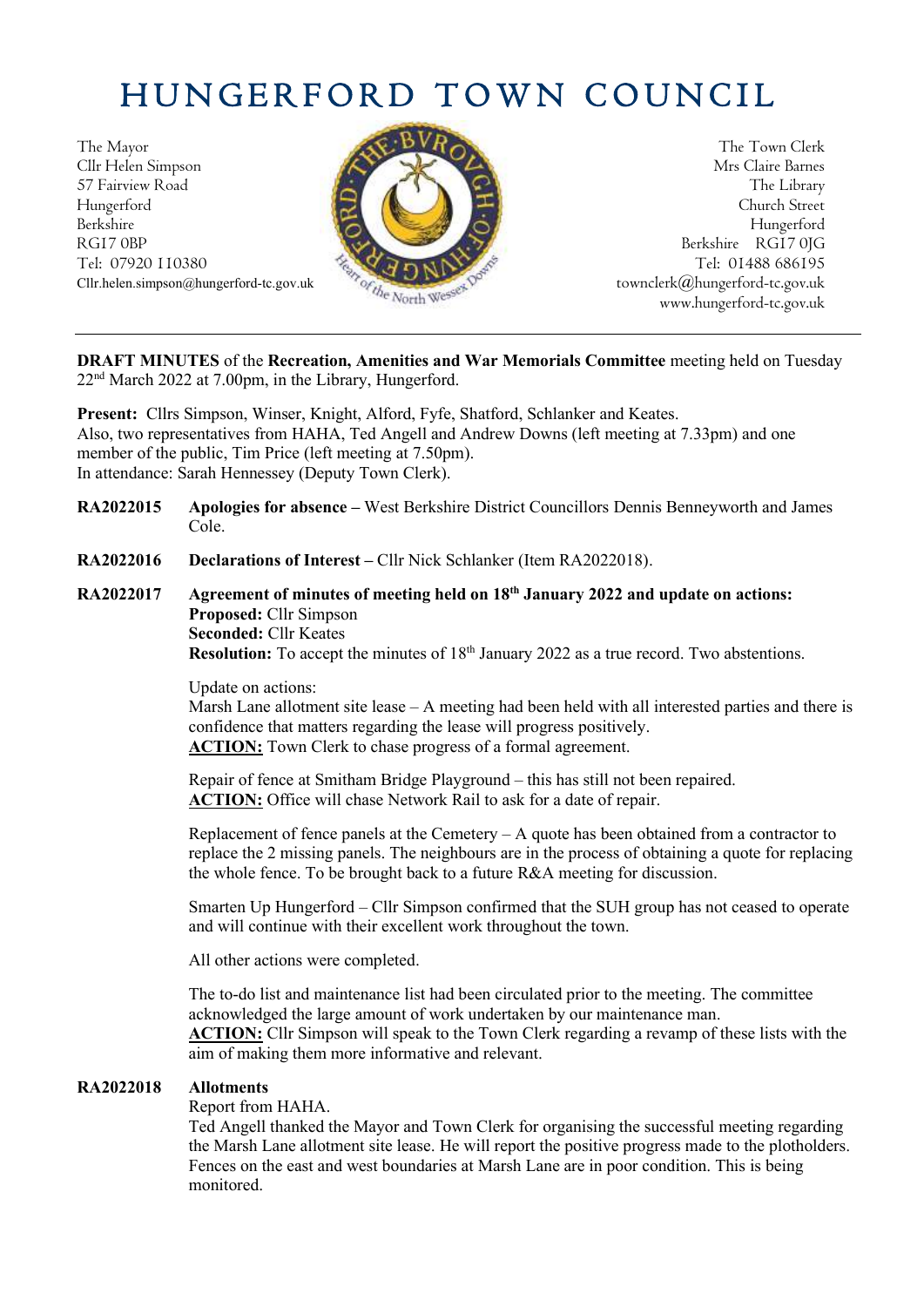Following the HTC health and safety inspection at the Fairfields site, HAHA is proposing to replace the existing grassy sloping pathway leading from the entrance gate, with a compacted path. A quote has been requested and HAHA is hoping to set up a project on The Good Exchange to assist with funding.

The sheds at Fairfields (with the exception of the old laundry block) are the responsibility of HAHA and the condition of the sheds is causing concern. HAHA is working on a plan to improve the whole site.

Andrew Downs reported that all the rental income has been received this year. The level of renewals has been considerably less this year, but because of the numbers on the waiting list, occupancy is now up to 94% at Marsh Lane and 87% at Fairfields.

The rent for the Fairfields lease (£1 per annum) is due on the 1<sup>st</sup> February each year and HAHA has now paid 5 years rent in advance. **ACTION:** HTC office to confirm the £5 has been paid to Sovereign (the landlords).

#### **RA2022019 Croft Field Activity Centre**

Agree increase in CFAC hire charges from  $1<sup>st</sup>$  April 2022 in line with RPI – see report. **Proposed:** Cllr Simpson

**Seconded:** Cllr Winser

**Resolution:** To increase the hire charges from 1<sup>st</sup> April 2022 in line with RPI. The session charges including VAT to be rounded up to nearest pound.

Consideration of any hire charge for use of CFAC by NHS West Berkshire for Covid vaccinations.

**Proposed:** Cllr Simpson

**Seconded:** Cllr Winser

**Resolution:** To allow the use of CFAC for 3 days a week for 8 weeks at a charge of £50 per day. The CFAC not to be used by the NHS on Saturdays when there is a prior booking.

#### **RA2022020 Skate Park (Taken after Item 18)**

Update on skate park improvement project including responses to questionnaire and agree to go out to tender – see report.

Thanks were extended to Tim Price who has produced a site survey plan of the skate park. It was suggested that this could be included in the tender document.

**Proposed:** Cllr Simpson

**Seconded:** Cllr Knight

**Resolution:** To go out to tender subject to members of the committee being sent a draft copy of the tender document for any comments before the tender document is released.

#### **RA2022021 Leisure Strategy Update**

Work is proceeding on drawing up the Heads of Terms on the land which is to be used for sport and recreational use.

#### **RA2022022 Triangle Field**

Consider contractors quotes for external and internal maintenance works at the Triangle Field. A quote has been received from a contractor, but Cllr Simpson advised that our maintenance man may be able to take on these works as he now has more hours available to work for HTC. **Proposed:** Cllr Simpson

#### **Seconded:** Cllr Shatford

**Resolution:** Not to appoint a contractor for the works but to pay our maintenance man overtime if he agrees to undertake the external and internal works. **ACTION:** Town Clerk to ask our maintenance man if he will take on the work.

Receive update on installation of security bollards at entrance to TF and consider contractor's request for reimbursement – see private report.

**Proposed:** Cllr Winser

**Seconded:** Cllr Fyfe

**Resolution:** Request the contractor repays the sum already paid to them by HTC for the purchase of the obsolete bollards. Reimburse the contractor for half of the re-stock charge and half of the labour charge for the day they attempted to fit the bollards.